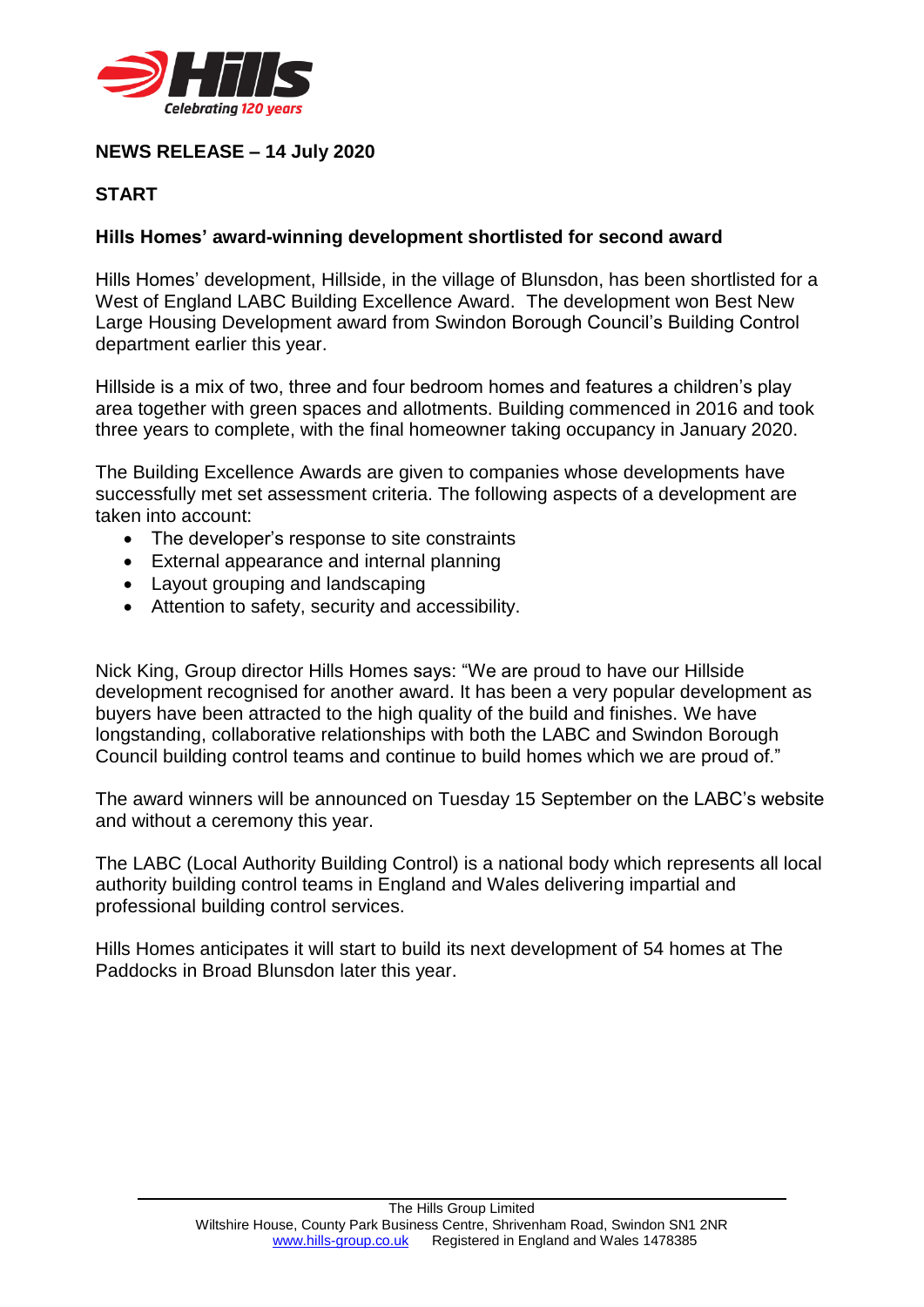



Hills' development, Hillside, Blunsdon, shortlisted for a West of England LABC Building Excellence Award.



Hills' award nominated development – Hillside, Blunsdon.